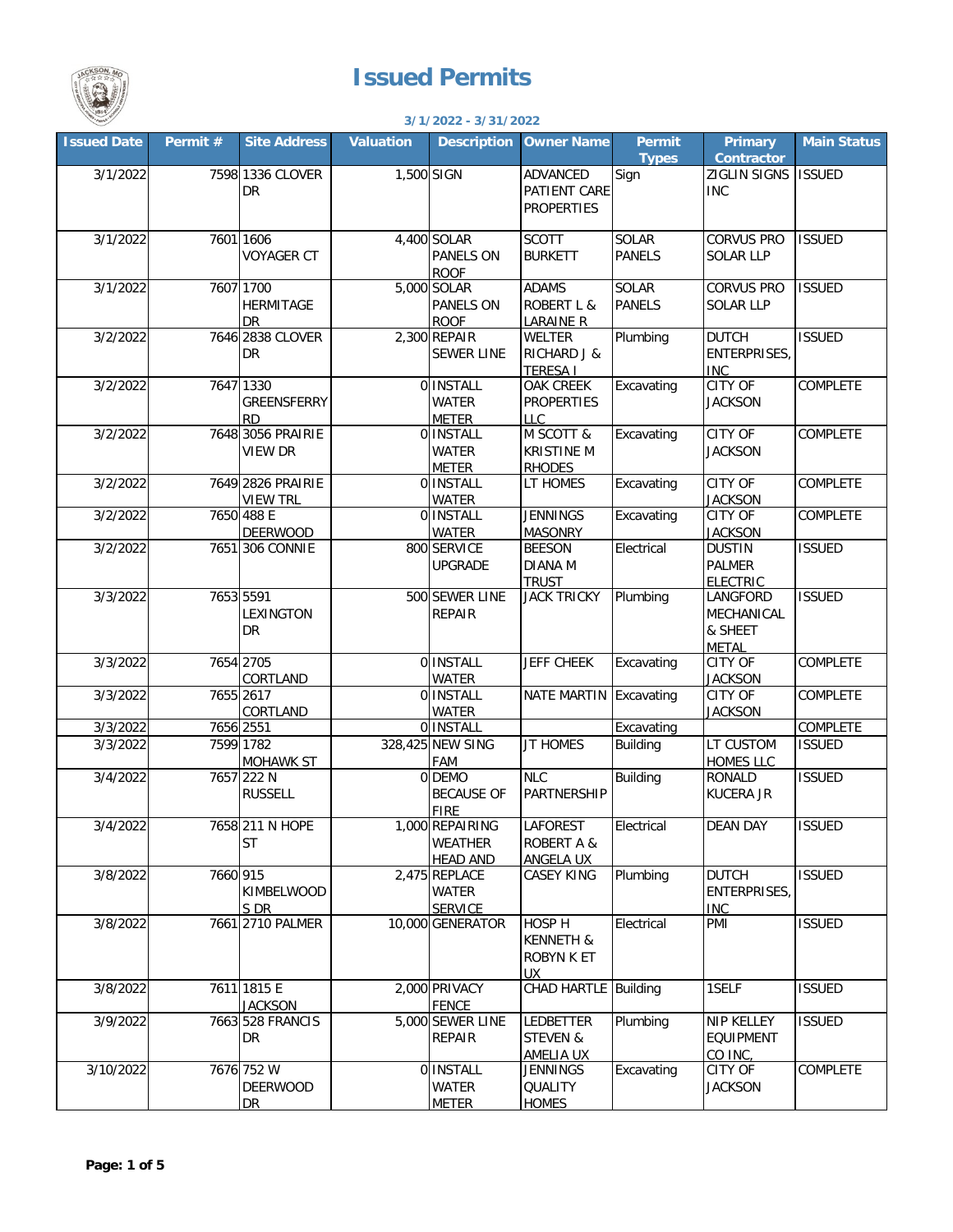| 3/10/2022 |           | 7677 778 W        | 0 INSTALL                  | <b>JENNINGS</b>       | <b>Building</b> | CITY OF                    | COMPLETE        |
|-----------|-----------|-------------------|----------------------------|-----------------------|-----------------|----------------------------|-----------------|
|           |           | <b>DEERWOOD</b>   | <b>WATER</b>               | QUALITY               |                 | <b>JACKSON</b>             |                 |
|           |           | DR                | <b>METER</b>               | <b>HOMES</b>          |                 |                            |                 |
| 3/10/2022 |           | 7678 1839 & 1841  | 0 INSTALL                  | <b>SOUTHEAST</b>      | Excavating      | <b>CITY OF</b>             | COMPLETE        |
|           |           | LEWIS DR          | <b>WATER</b>               | <b>ELECTRIC LLC</b>   |                 | <b>JACKSON</b>             |                 |
|           |           |                   | <b>METER</b>               |                       |                 |                            |                 |
| 3/10/2022 |           | 7679 1845 & 1847  | 0 INSTALL                  | SOUTHEAST             | Excavating      | <b>CITY OF</b>             | COMPLETE        |
|           |           | <b>LEWIS DR</b>   | <b>WATER</b>               | <b>ELECTRIC LLC</b>   |                 | <b>JACKSON</b>             |                 |
|           |           |                   | <b>METER</b>               |                       |                 |                            |                 |
| 3/10/2022 |           | 7680 1512         | 0 RELOCATE                 | <b>GUTHRIE</b>        | Excavating      | <b>CITY OF</b>             | <b>COMPLETE</b> |
|           |           | <b>BRIARWOOD</b>  | <b>WATER</b>               | <b>JEWEL</b>          |                 | <b>JACKSON</b>             |                 |
| 3/10/2022 | 7681 1401 |                   | 0 RELOCATE                 | SEABAUGH              | Excavating      | <b>CITY OF</b>             | COMPLETE        |
|           |           | <b>BRIARWOOD</b>  |                            |                       |                 |                            |                 |
|           |           |                   | <b>WATER</b>               | DAVID D &             |                 | <b>JACKSON</b>             |                 |
| 3/10/2022 |           | 7682 1354         | <b>METER</b><br>0 RELOCATE | LYNDA A UX            |                 | <b>CITY OF</b>             | COMPLETE        |
|           |           |                   |                            | COOK                  | Excavating      |                            |                 |
|           |           | <b>BRAMBLEWOO</b> | <b>WATER</b>               | <b>NORMAN D &amp;</b> |                 | <b>JACKSON</b>             |                 |
|           |           | D DR              | <b>METER</b>               | TINA R ET UX          |                 |                            |                 |
|           |           |                   |                            |                       |                 |                            |                 |
| 3/10/2022 |           | 7683 839 N WEST   | 0 RELOCATE                 | SARAH                 | Excavating      | <b>CITY OF</b>             | COMPLETE        |
|           |           | LN                | <b>WATER</b>               | <b>TOTTERER</b>       |                 | <b>JACKSON</b>             |                 |
| 3/10/2022 |           | 7684 1317 ROLLING | 0 RELOCATE                 | <b>HARRIS</b>         | Excavating      | <b>CITY OF</b>             | COMPLETE        |
|           |           | <b>FIELDS DR</b>  | <b>WATER</b>               | <b>VIVIAN R</b>       |                 | <b>JACKSON</b>             |                 |
|           |           |                   | <b>METER</b>               | <b>TRUST</b>          |                 |                            |                 |
| 3/11/2022 |           | 7423 1139         | 9,000 TEAR OUT             | <b>BILL</b>           | Driveway        | <b>INDIAN CREEK ISSUED</b> |                 |
|           |           | TRAILRIDGE        | AND REPLACE                | <b>SUCHMAN</b>        |                 | CONTRACTIN                 |                 |
|           |           | DR                | <b>DRIVEWAY</b>            |                       |                 | G                          |                 |
|           |           |                   |                            |                       |                 |                            |                 |
| 3/11/2022 |           | 7609 256 PIONEER  | 4,350 BLACK CHAIN          | <b>JOE ESTES</b>      | <b>Building</b> | <b>BOOTHEEL</b>            | <b>ISSUED</b>   |
|           |           | ORCHARD RD        | LINK FENCE                 |                       |                 | <b>FENCE CO</b>            |                 |
| 3/14/2022 |           | 7605 5433         | 160,290 NEW SING           | <b>BKKS</b>           | <b>Building</b> | <b>BKKS</b>                | <b>ISSUED</b>   |
|           |           | <b>FLATROCK</b>   | <b>FAM RES</b>             | <b>DEVELOPMEN</b>     |                 | DEVELOPMEN                 |                 |
|           |           | <b>TRACE</b>      |                            | T LLC                 |                 | T LLC                      |                 |
| 3/14/2022 |           | 7561 5294 HUBBLE  | 125,075 NEW SING           | <b>RAMSEY</b>         | <b>Building</b> | <b>BKKS</b>                | APPROVED        |
|           |           | COVE DR           | <b>FAM RES</b>             | <b>BRANCH LLC</b>     |                 | DEVELOPMEN                 |                 |
|           |           |                   |                            |                       |                 |                            |                 |
|           |           |                   |                            |                       |                 | T LLC<br><b>BKKS</b>       | <b>ISSUED</b>   |
| 3/14/2022 |           | 7562 5208 HUBBLE  | 125,075 NEW SING           | <b>RAMSEY</b>         | <b>Building</b> |                            |                 |
|           |           | COVE DR           | <b>FAM RES</b>             | <b>BRANCH LLC</b>     |                 | DEVELOPMEN                 |                 |
|           |           |                   |                            |                       |                 | T LLC                      |                 |
| 3/14/2022 |           | 7563 5236 HUBBLE  | 121,135 NEW SING           | <b>RAMSEY</b>         | <b>Building</b> | <b>BKKS</b>                | <b>ISSUED</b>   |
|           |           | COVE DR           | <b>FAM RES</b>             | <b>BRANCH LLC</b>     |                 | DEVELOPMEN                 |                 |
|           |           |                   |                            |                       |                 | T LLC                      |                 |
| 3/14/2022 |           | 7564 5284 HUBBLE  | 121,135 NEW SING           | <b>RAMSEY</b>         | <b>Building</b> | <b>BKKS</b>                | <b>ISSUED</b>   |
|           |           | <b>COVE DR</b>    | <b>FAM RES</b>             | <b>BRANCH LLC</b>     |                 | <b>DEVELOPMEN</b>          |                 |
|           |           |                   |                            |                       |                 | T LLC                      |                 |
| 3/14/2022 |           | 7565 5334 HUBBLE  | 139,460 NEW SING           | <b>RAMSEY</b>         | <b>Building</b> | <b>BKKS</b>                | <b>ISSUED</b>   |
|           |           | COVE DR           | <b>FAM RES</b>             | <b>BRANCH LLC</b>     |                 | DEVELOPMEN                 |                 |
|           |           |                   |                            |                       |                 | T LLC                      |                 |
| 3/14/2022 |           | 7567 5258 HUBBLE  | 139,460 NEW SING           | <b>RAMSEY</b>         | <b>Building</b> | <b>BKKS</b>                | <b>ISSUED</b>   |
|           |           | COVE DR           | <b>FAM RES</b>             | <b>BRANCH LLC</b>     |                 | <b>DEVELOPMEN</b>          |                 |
|           |           |                   |                            |                       |                 | T LLC                      |                 |
| 3/14/2022 |           | 7581 5306 BUCKEYE | 181,570 NEW SING           | RAMSEY                | <b>Building</b> | <b>BKKS</b>                | <b>ISSUED</b>   |
|           |           | PASS              |                            | <b>BRANCH LLC</b>     |                 | DEVELOPMEN                 |                 |
|           |           |                   | <b>FAM RES</b>             |                       |                 |                            |                 |
| 3/14/2022 |           | 7582 5381 BUCKEYE | 176,600 NEW SING           | <b>RAMSEY</b>         | <b>Building</b> | T LLC<br><b>BKKS</b>       | <b>ISSUED</b>   |
|           |           |                   |                            |                       |                 |                            |                 |
|           |           | <b>PASS</b>       | <b>FAM RES</b>             | <b>BRANCH LLC</b>     |                 | <b>DEVELOPMEN</b>          |                 |
|           |           |                   |                            |                       |                 | T LLC                      |                 |
| 3/14/2022 |           | 7583 5360 HUBBLE  | 166,590 NEW SING           | <b>RAMSEY</b>         | <b>Building</b> | <b>BKKS</b>                | <b>ISSUED</b>   |
|           |           | COVE DR           | <b>FAM RES</b>             | <b>BRANCH LLC</b>     |                 | DEVELOPMEN                 |                 |
|           |           |                   |                            |                       |                 | <b>T_LLC</b>               |                 |
| 3/14/2022 |           | 7584 5308 HUBBLE  | 165,580 NEW SING           | <b>RAMSEY</b>         | <b>Building</b> | <b>BKKS</b>                | <b>ISSUED</b>   |
|           |           | COVE DR           | <b>FAM RES</b>             | <b>BRANCH LLC</b>     |                 | DEVELOPMEN                 |                 |
|           |           |                   |                            |                       |                 | T LLC                      |                 |
| 3/14/2022 |           | 7585 5384 HUBBLE  | 183,480 NEW SING           | <b>RAMSEY</b>         | <b>Building</b> | <b>BKKS</b>                | <b>ISSUED</b>   |
|           |           | COVE DR           | <b>FAM RES</b>             | <b>BRANCH LLC</b>     |                 | <b>DEVELOPMEN</b>          |                 |
|           |           |                   |                            |                       |                 | T LLC                      |                 |
|           |           |                   |                            |                       |                 |                            |                 |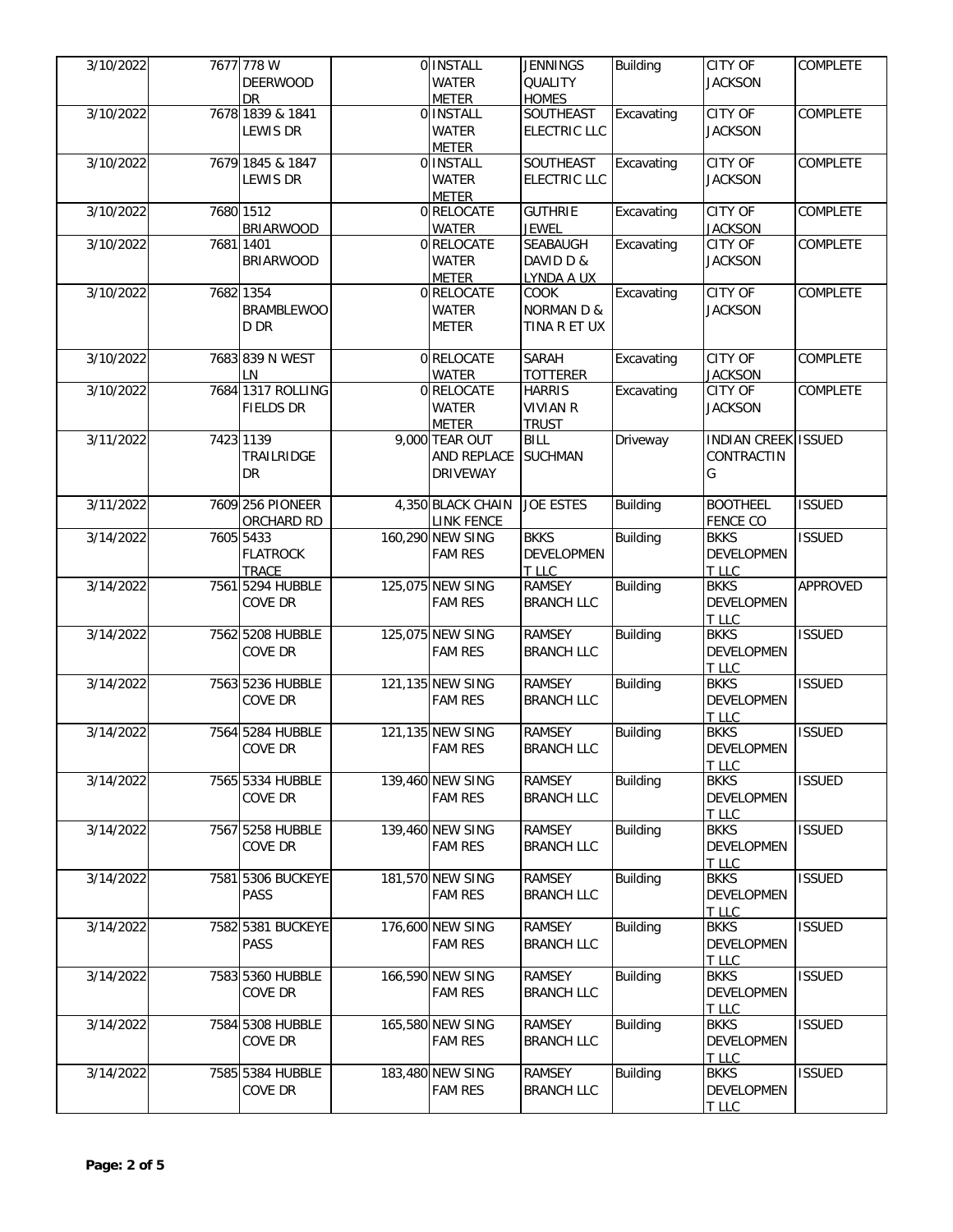| 3/14/2022 |          | 7685 2274 & 2346   | 100 INSTALL        | <b>UEHLS TOM</b>            | Excavating      | <b>EASTERN</b>          | <b>ISSUED</b> |
|-----------|----------|--------------------|--------------------|-----------------------------|-----------------|-------------------------|---------------|
|           |          | <b>WATSON</b>      | <b>ELECTRICAL</b>  |                             |                 | <b>MISSOURI</b>         |               |
|           |          |                    | <b>CONDUIT</b>     |                             |                 | <b>INDUSTRIES</b>       |               |
|           |          |                    |                    |                             |                 | INC - EMI               |               |
| 3/14/2022 |          | 7686 309 E         | 0 EMERGENCY        | <b>HARPS FOOD</b>           |                 | <b>CITY OF</b>          | COMPLETE      |
|           |          | <b>JACKSON</b>     | <b>WATER MAIN</b>  | <b>STORE</b>                |                 | <b>JACKSON</b>          |               |
|           |          |                    |                    |                             |                 |                         |               |
|           |          | <b>BLVD</b>        | <b>REPAIR</b>      |                             |                 |                         |               |
| 3/15/2022 | 7672 714 |                    | 2,598 6' WOOD      | JEFFREY T                   | <b>Building</b> | <b>OUTDOOR</b>          | <b>ISSUED</b> |
|           |          | <b>GOODSON DR</b>  | PRIVACY            | SHIVELY                     |                 | SOLUTIONS               |               |
| 3/15/2022 |          | 7459 925 OAK ST    | 750 PRIVACY        | <b>CALEB GOODE Building</b> |                 | 1SELF                   | <b>ISSUED</b> |
|           |          |                    | <b>FENCE</b>       |                             |                 |                         |               |
| 3/16/2022 |          | 7555 442 JONA      | 2,250 SHED         | <b>JAMES</b>                | <b>Building</b> | PLH                     | <b>ISSUED</b> |
|           |          | <b>GOLD CT</b>     |                    | CARLETON                    |                 | <b>TRUCKING</b>         |               |
|           |          |                    |                    |                             |                 | <b>LLC</b>              |               |
| 3/17/2022 |          | 7590 2986 PRAIRIE  | 218,095 NEW SING   | COLLINS                     | <b>Building</b> | COLLINS                 | <b>ISSUED</b> |
|           |          | <b>VIEW TRAIL</b>  | <b>FAM RES</b>     | <b>CUSTOM</b>               |                 | <b>CUSTON</b>           |               |
|           |          |                    | <b>WITH</b>        | <b>HOMES LLC</b>            |                 | <b>HOMES LLC</b>        |               |
| 3/17/2022 |          | 7591 2974 PRAIRIE  | 218,095 NEW SING   | COLLINS                     | <b>Building</b> | COLLINS                 | <b>ISSUED</b> |
|           |          |                    |                    |                             |                 |                         |               |
|           |          | <b>VIEW TR</b>     | <b>FAM RES</b>     | <b>CUSTOM</b>               |                 | <b>CUSTON</b>           |               |
|           |          |                    |                    | <b>HOMES LLC</b>            |                 | <b>HOMES LLC</b>        |               |
| 3/17/2022 |          | 7659 1592 ASHLEY   | 8,800 FENCE        | <b>WESTRICH</b>             | <b>Building</b> | <b>BOOTHEEL</b>         | <b>ISSUED</b> |
|           |          | TRACE CT           |                    | DANA M &                    |                 | <b>FENCE CO</b>         |               |
|           |          |                    |                    | MICHAEL C                   |                 |                         |               |
| 3/18/2022 |          | 7697 511 N HOPE    | 0 RELOCATE         | <b>JENNINGS</b>             | Plumbing        | <b>CITY OF</b>          | COMPLETE      |
|           |          | <b>ST</b>          | <b>WATER</b>       | ALLEN &                     |                 | <b>JACKSON</b>          |               |
|           |          |                    | <b>METER</b>       | <b>DEBORAH</b>              |                 |                         |               |
| 3/18/2022 |          | 7698 500 N         | 0 RELOCATE         | <b>DOW PAUL R</b>           | Excavating      | <b>CITY OF</b>          | COMPLETE      |
|           |          | <b>RUSSELL AVE</b> | <b>WATER</b>       | & JANE UX                   |                 | <b>JACKSON</b>          |               |
|           |          |                    |                    |                             | Excavating      | <b>CITY OF</b>          |               |
| 3/18/2022 |          | 7699 212 MORGAN    | 0 RELOCATE         | ANDREW                      |                 |                         | COMPLETE      |
|           |          | <b>ST</b>          | <b>WATER</b>       | <b>MILLER</b>               |                 | <b>JACKSON</b>          |               |
| 3/18/2022 |          | 7700 318 N         | 0 RELOCATE         | <b>OWENS</b>                | Excavating      | <b>CITY OF</b>          | COMPLETE      |
|           |          | <b>MISSOURI</b>    | <b>WATER</b>       | SHARON M                    |                 | <b>JACKSON</b>          |               |
| 3/18/2022 |          | 7701 623 BROWN     | 0 RELOCATE         | <b>SHANNON &amp;</b>        | Excavating      | <b>CITY OF</b>          | COMPLETE      |
|           |          | <b>ST</b>          | <b>WATER</b>       | LUCRESCIA                   |                 | <b>JACKSON</b>          |               |
|           |          |                    | <b>METER</b>       | <b>ADAMS</b>                |                 |                         |               |
| 3/21/2022 |          | 7704 318 E MAIN    | 0 DEMO             | <b>MIKE</b>                 | Demolition      | CAPITAL                 | <b>ISSUED</b> |
|           |          | <b>ST</b>          | <b>INTERIOR</b>    | <b>BEUSSINK</b>             |                 | GENERAL                 |               |
|           |          |                    |                    |                             |                 | CONTRACTIN              |               |
|           |          |                    |                    |                             |                 |                         |               |
|           |          | 7707 1301 E        | 0 INSTALL          |                             |                 | G<br>CORNERSTON         | <b>ISSUED</b> |
| 3/21/2022 |          |                    |                    | <b>KEN STRONG</b>           | Electrical      |                         |               |
|           |          | <b>JACKSON</b>     | <b>GENERATOR</b>   |                             |                 | E PROPERTIES            |               |
|           |          | <b>BLVD</b>        |                    |                             |                 | <b>LLC</b>              |               |
|           |          |                    |                    |                             |                 |                         |               |
| 3/21/2022 |          | 7673 2547          | 6,995 4' ALUMINUM  | <b>ANDREA</b>               | <b>Building</b> | <b>BOOTHEEL</b>         | <b>ISSUED</b> |
|           |          | RIDGEWAY DR        | <b>FENCE</b>       | <b>BARNES</b>               |                 | FENCE CO                |               |
| 3/21/2022 |          | 7696 3582 E        | 6,000 ADDING       | <b>HICKORY</b>              | Mechanical      | <b>ALLIED HVAC</b>      | <b>ISSUED</b> |
|           |          | <b>JACKSON</b>     | <b>HOOD</b>        | <b>RIDGE GROUP</b>          |                 | <b>LLC</b>              |               |
|           |          | <b>BLVD</b>        | <b>SYSTEM FOR</b>  | LLC                         |                 |                         |               |
| 3/21/2022 |          | 7687 1039          | 3,200 4' BLACK     | <b>TREVOR</b>               | <b>Building</b> | SOUTHEAST               | <b>ISSUED</b> |
|           |          |                    |                    |                             |                 |                         |               |
|           |          | <b>WESTBROOK</b>   | <b>CHAIN LINK</b>  | <b>FOLTZ</b>                |                 | <b>FENCE &amp; RAIL</b> |               |
|           |          | LN                 |                    |                             |                 |                         |               |
| 3/21/2022 |          | 7665 1385 KIMBEL   | 14,350 BLACK CHAIN | <b>BILL KING</b>            | <b>Building</b> | UFO FENCING ISSUED      |               |
|           |          | LN                 | LINK &             |                             |                 |                         |               |
| 3/21/2022 |          | 7666 2788 DIANA    | 3,435 BLACK CHAIN  | VALERIE                     | <b>Building</b> | <b>UFO FENCING</b>      | <b>ISSUED</b> |
|           |          | DR                 | LINK               | <b>BROWN</b>                |                 |                         |               |
| 3/21/2022 |          | 7667 2800 DIANA    | 3,365 BLACK CHAIN  | <b>SCOTT BOYER Building</b> |                 | <b>UFO FENCING</b>      | <b>ISSUED</b> |
|           |          | <b>ST</b>          | <b>LINK FENCE</b>  |                             |                 |                         |               |
| 3/21/2022 |          | 7668 2131          | 11,995 5' BLACK    | TRAVIS SMITH Building       |                 | <b>UFO FENCING</b>      | <b>ISSUED</b> |
|           |          | RIPKENWAY          |                    |                             |                 |                         |               |
|           |          |                    | ALUMINUM           |                             |                 |                         |               |
| 3/21/2022 |          | 7669 860 CANNON    | 12,250 6' WOOD     | OGLE                        | <b>Building</b> | UFO FENCING ISSUED      |               |
|           |          | TRAIL              | PRIVACY            | <b>RICHARD L &amp;</b>      |                 |                         |               |
|           |          |                    | <b>FENCE</b>       | JULIE N ET UX               |                 |                         |               |
|           |          |                    |                    |                             |                 |                         |               |
| 3/21/2022 |          | 7670 423 PIONEER   | 6,725 BLACK CHAIN  | <b>RUSSELL</b>              | <b>Building</b> | UFO FENCING ISSUED      |               |
|           |          |                    |                    |                             |                 |                         |               |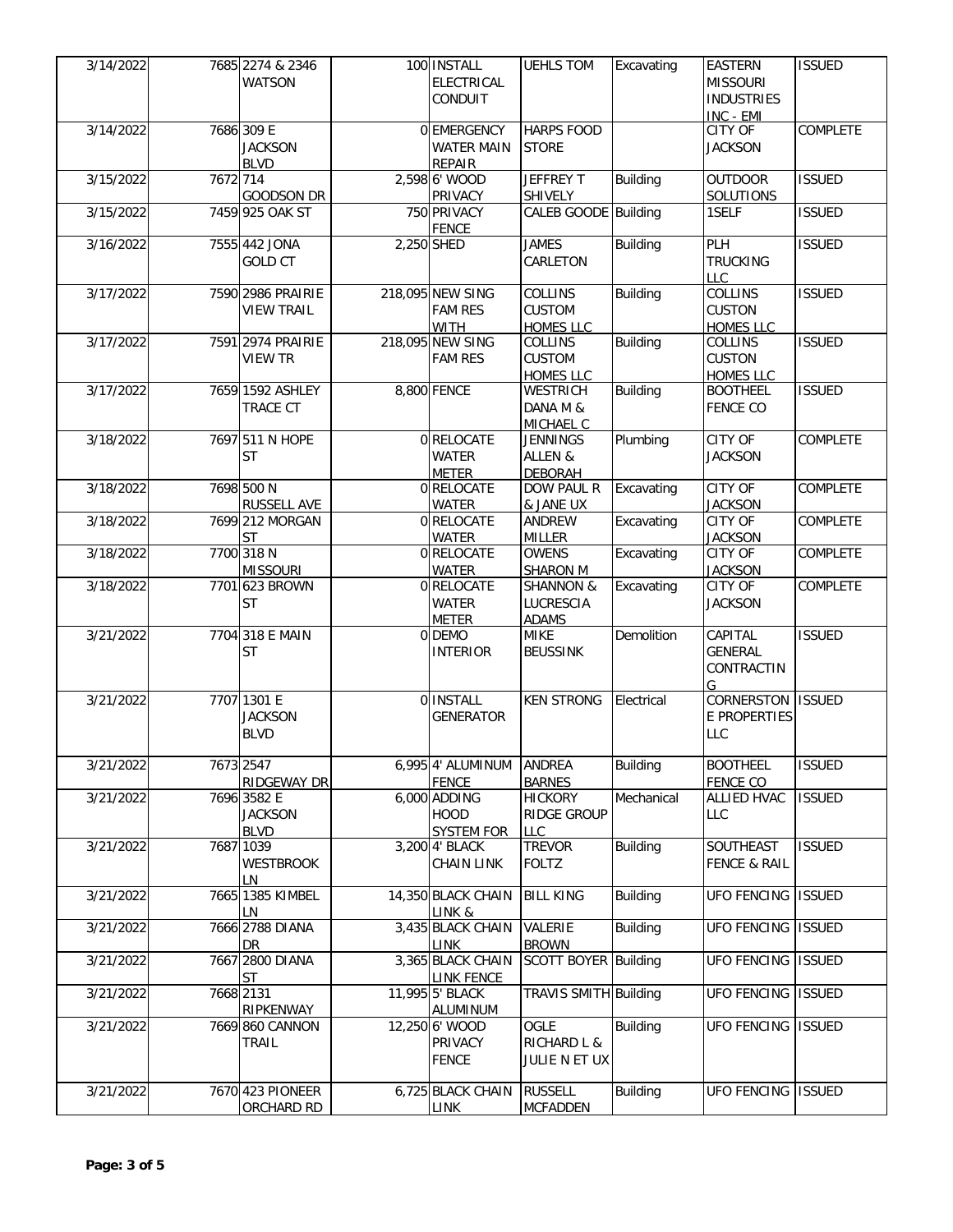| 3/21/2022 |           | 7484 126 S WEST<br>LN                       |            | 1,995 4' CHAIN LINK MATTHEW<br><b>FENCE</b> | <b>STRODER</b>                                             | <b>Building</b>               | UFO FENCING COMPLETE                                          |               |
|-----------|-----------|---------------------------------------------|------------|---------------------------------------------|------------------------------------------------------------|-------------------------------|---------------------------------------------------------------|---------------|
| 3/22/2022 |           | 7709 1016 ANNA ST                           |            | PANEL BOX                                   | 600 NEW 100 AMP VIRGAL FELTY Electrical                    |                               | <b>WAYNE</b><br><b>HELDERMAN</b><br><b>TRUCKING</b>           | <b>ISSUED</b> |
| 3/23/2022 |           | 7713 1692 RIDGE<br><b>RD</b>                |            | 60 ELEC ADDING<br><b>METER</b>              | VANGILDER<br><b>JAMES N</b><br><b>TRUST</b>                | Electrical                    | <b>MOORE</b><br>MECHANICAL<br>CONTRACTIN<br>G                 | <b>ISSUED</b> |
| 3/23/2022 |           | 7714 628 OTTO DR                            |            | 1,800 REPLACE<br><b>WATER LINE</b>          | <b>MIKE</b><br><b>KNIGHTON</b>                             | Plumbing                      | <b>DUTCH</b><br><b>ENTERPRISES</b><br><b>INC</b>              | <b>ISSUED</b> |
| 3/23/2022 |           | 7715 1402<br><b>DEERWOOD</b>                |            | 9,000 MECHANICAL<br><b>PRESURE</b>          | QUIQLEY<br><b>ALICE</b>                                    | Mechanical                    | <b>PETERS</b><br>SERVICE CO                                   |               |
| 3/23/2022 |           | 7592 2650 CLOVER<br><b>DR</b>               | 3,778 SIGN |                                             | MSI ELECTRIC Sign                                          |                               | <b>CANEDY SIGN</b><br>& GRAPHICS                              | <b>ISSUED</b> |
| 3/24/2022 |           | 7718 890 DONNA<br><b>DR</b>                 |            | 1,000 GENERATOR                             | <b>FREY THOMAS Electrical</b>                              |                               | <b>FREY</b><br><b>CONSTRUCTI</b><br>ON COMPANY,<br><b>LLC</b> | <b>ISSUED</b> |
| 3/25/2022 |           | 7702 1124 SIOUX<br>AVE                      |            | 1,000 RE-WIRING<br><b>BASEMENT</b>          | <b>DAVID</b><br><b>WINTERS</b>                             | Electrical                    | 1SELF                                                         | <b>ISSUED</b> |
| 3/25/2022 |           | 7688 311 E<br><b>WASHINGTON</b>             |            | 120 DEMO<br>SIDEWALK                        | CALEB<br><b>JOHNSTON</b>                                   | Driveway                      | 1SELF                                                         | <b>ISSUED</b> |
| 3/25/2022 |           | 7675 2131 RIPKEN<br><b>WAY</b>              |            | 120,000 INGROUND<br><b>POOL</b>             | TRAVIS SMITH Building                                      |                               | LANGSTON<br><b>CONSTRUCTI</b><br>ON LLC                       | <b>ISSUED</b> |
| 3/25/2022 | 7721      |                                             |            | 0 VARIANCE<br>FOR POOL                      | TRAVIS SMITH Zoning                                        | Variance                      |                                                               | <b>ISSUED</b> |
| 3/28/2022 |           | 7727 215 SUNSET<br>LN                       |            | 1,700 UPGRADE<br><b>SERVICE</b>             | <b>SIEVERS</b><br><b>DONALD R</b><br><b>TRUST ETAL</b>     | Electrical                    | <b>MYRACLE</b><br><b>ELECTRIC</b>                             | <b>ISSUED</b> |
| 3/28/2022 |           | 7652 2064 WALTON<br>DR A                    |            | 5,000 BUILD OUT                             | <b>MAKA</b><br><b>JACKSON LLC</b>                          | <b>Building</b>               | <b>JUST FIX IT</b><br><b>LLC</b>                              | <b>ISSUED</b> |
| 3/29/2022 |           | 7600 1615 ASHLEY<br>TRACE CT                |            | 267,125 NEW SING<br><b>FAM RES</b>          | CHRIS & KALI<br><b>FRANCIS</b>                             | <b>Building</b>               | <b>PIKE</b><br>CONTRACTIN<br>G                                | <b>ISSUED</b> |
| 3/29/2022 |           | 7694 2632 BRAUN<br><b>DR</b>                |            | 22,000 SOLAR<br><b>PANELS</b>               | <b>JAMIE KURTZ</b>                                         | <b>SOLAR</b><br><b>PANELS</b> | <b>TITAN SOLAR</b><br>POWER MO<br><b>INC</b>                  | <b>ISSUED</b> |
| 3/29/2022 |           | 7695 2334<br>LAKESHORE<br><b>DR</b>         |            | 38,000 SOLAR<br><b>PANELS</b>               | CLAY<br><b>HENRICKSON</b>                                  | SOLAR<br><b>PANELS</b>        | <b>TITAN SOLAR</b><br>POWER MO<br><b>INC</b>                  | <b>ISSUED</b> |
| 3/29/2022 |           | 7705 1240<br><b>BROADRIDGE</b><br><b>DR</b> |            | 52,436 SOLAR<br><b>PANELS</b>               | <b>SANDRA</b><br><b>STUART</b>                             | <b>Building</b>               | <b>TITAN SOLAR</b><br>POWER MO<br><b>INC</b>                  | <b>ISSUED</b> |
| 3/29/2022 |           | 7706 1310<br><b>BROADRIDGE</b><br><b>DR</b> |            | 46,000 SOLAR<br><b>PANELS</b>               | ZAHNER<br><b>TYSON P &amp;</b><br>RACHEL R ET<br><b>UX</b> | SOLAR<br><b>PANELS</b>        | <b>TITAN SOLAR</b><br>POWER MO<br><b>INC</b>                  | <b>ISSUED</b> |
| 3/29/2022 | 7716 3021 | <b>OAKSHIRE LN</b>                          |            | 35,500 SOLAR<br><b>PANELS</b>               | <b>JAMES</b><br>GAMBLE                                     | SOLAR<br><b>PANELS</b>        | <b>TITAN SOLAR</b><br>POWER MO<br><b>INC</b>                  | <b>ISSUED</b> |
| 3/29/2022 |           | 7728 122 S<br><b>BELLEVUE</b>               |            | 400,000 DEMO ONLY                           | <b>BELLEVUE</b><br><b>COMMONS</b><br>LLC                   | <b>Building</b>               | <b>PIKE</b><br>CONTRACTIN<br>G                                | <b>ISSUED</b> |
| 3/29/2022 |           | 7722 189 N LACEY<br><b>ST</b>               |            | 6,000 PATIO                                 | <b>KARTIE LLC</b>                                          | <b>Building</b>               | <b>NEWCO</b><br>CONTRACTIN<br>G                               | <b>ISSUED</b> |